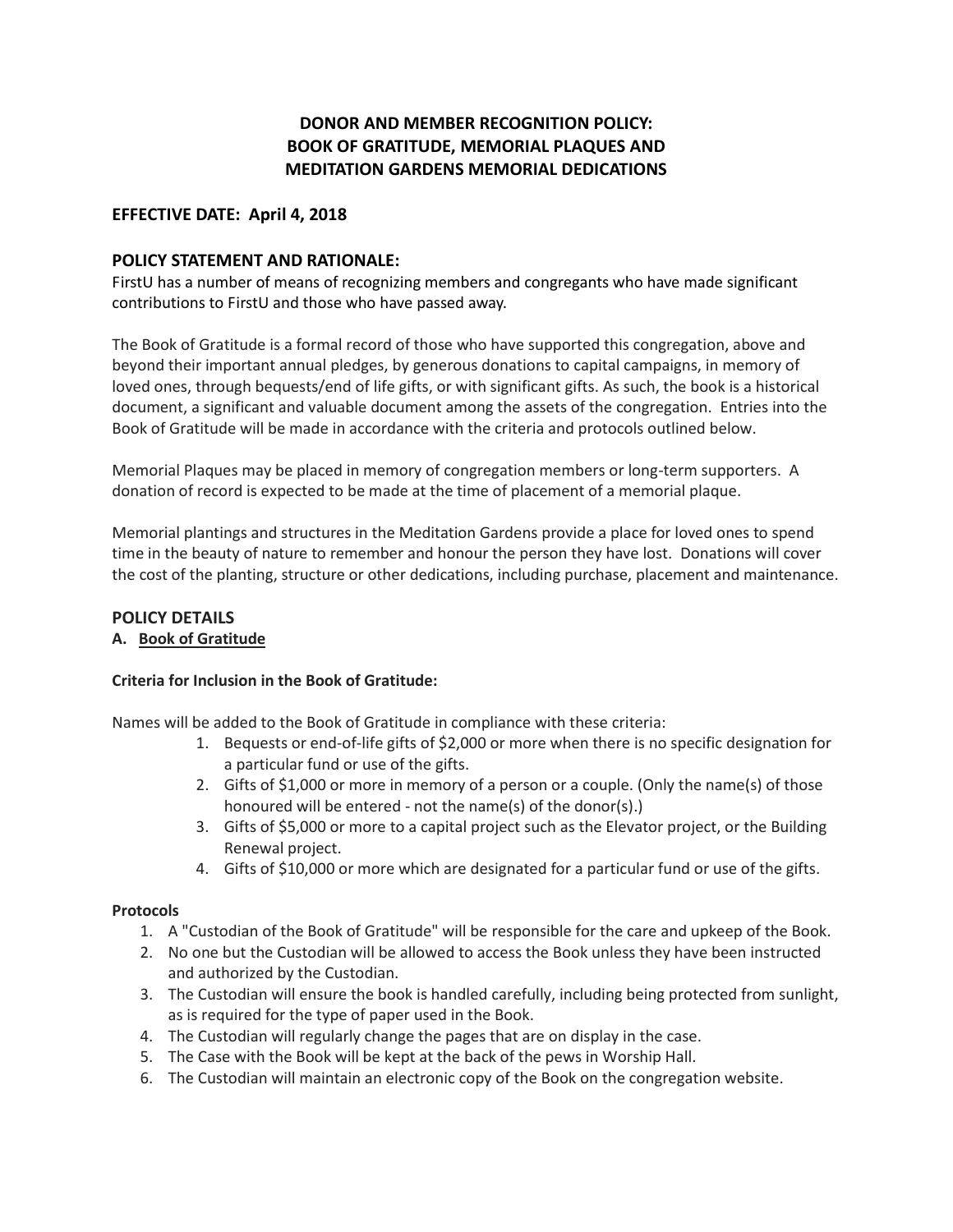- 7. The Custodian will, at least annually, obtain from the Office, the names of donors who meet any of the criteria. The Custodian will obtain costs for adding the new names and submit the estimates for inclusion in the appropriate section of the congregational budget. A tight budget or unforeseen cash flow problems may delay updating the actual book, but the website copy will be updated to show the latest donors.
- 8. When additions to the Book are required, and the costs will be covered in the budget, the Custodian will engage a calligrapher to create the new entries.

### **B. Memorial Plaques**

### **Criteria for Memorial Plaques**

Memorial Plaques may be placed on the designated columns in Worship Hall in compliance with these criteria:

- 1. Upon request of the family in memory of a congregation member, a non-member beloved by the congregant, such as a family member, or long-term supporter of the congregation.
- 2. A donation of \$50 or more is expected. Where the donation exceeds the costs involved, the excess funds will be placed in the Memorial Fund. (See Finance Policy regarding Memorial Fund for its uses and authorities)

### **Protocols**

- 1. Requests for Memorial Plaques will be made to the Operations Manager who will be responsible for ordering the plaque and ensuring appropriate placement.
- 2. The Operations Manager may also, from time to time, increase the expected minimum donation for a Memorial Plaque to ensure that the donated amount covers associated costs.

### **C. Meditation Gardens Memorial Dedications**

The development and maturity of the Meditation Gardens has been fostered through encouraging the planting of memorial dedications. As of 2019, there were 47 commemorations consisting of 35 tree species, 7 shrubs (lilacs, weigela, currant), and 5 other dedications such as structures, benches and bird baths.

### **Criteria for Meditation Gardens Memorial Dedications**

Memorial dedications will be considered using the following criteria:

- 1. Dedications and commemorations may be placed in memory of a Congregation member, active supporter of the Congregation and in remembrance of their loved ones. Dedications and commemorations may also be made for individuals who have made a significant contribution to the Congregation.
- 2. A donation will be expected sufficient to cover the cost of the dedication, including the costs of the material (plant or otherwise), the memorial marker, placement and a contribution to overall Gardens maintenance costs. Where the donation exceeds the initial costs, the excess funds will be placed in the Meditation Gardens special purpose account.
- 3. Due to space constraints and changes to the water table due to neighbouring development, memorial tree plantings will no longer be considered. The Friends of the Meditation Gardens will maintain a list of plants and other commemorative options that will be considered (e.g. structures, benches, bird baths and possible other options such as etched stones or bricks). Donors will be advised of the impermanent nature of Garden memorial dedications.